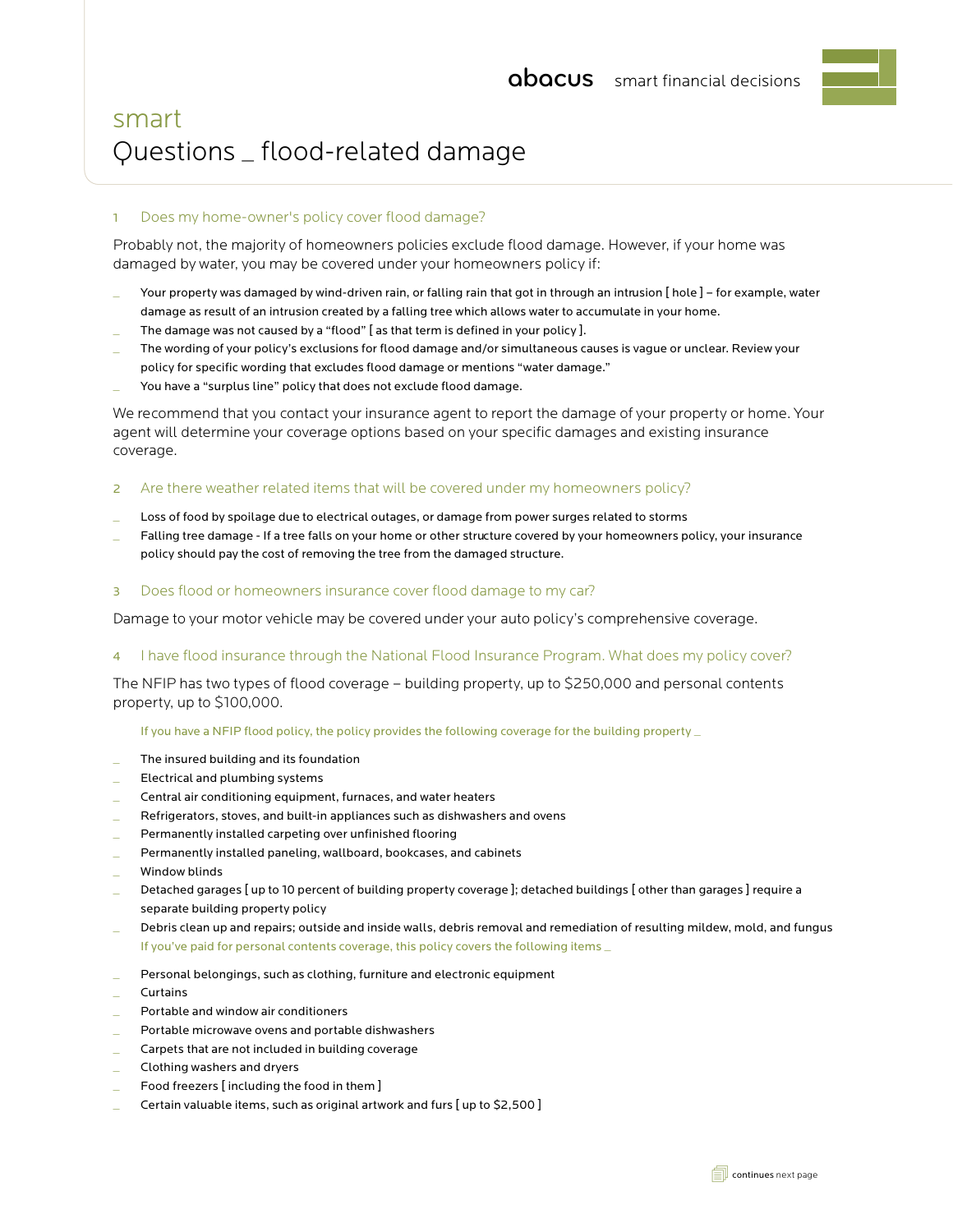

# smart

Questions \_ flood-related damage

# 5 What is not covered by my flood policy?

- Damage caused by moisture, mildew, or mold that could have been avoided by the property owner
- \_ Currency, precious metals, and valuable papers such as stock certificates
- Property and belongings outside an insured building, such as trees, plants, wells, septic systems, walks, decks, patios, fences, seawalls, hot tubs, and swimming pools
- Living expenses such as temporary housing
- Financial losses caused by business interruption or loss of use of insured property
- Most self-propelled vehicles such as cars, including their parts (see Section IV.5 in your policy)
- Coverage is limited in basements regardless of zone or date of construction. It's also limited in areas below the lowest elevated floor, depending on the flood zone and date of construction.
- these areas include
- \_ Basements
- \_ Crawl spaces under an elevated building
- \_ Enclosed areas beneath buildings elevated on full-story foundation walls that are considered "walkout basements"
- Enclosed areas under other types of elevated buildings
- Make sure to ask your agent for additional details on your basement coverage.

Listing of items covered and uncovered are from the NFIP Summary of Coverage

# 6 Does a flood policy cover additional living expenses while my home is uninhabitable?

No. Expenses like temporary rent and other costs you incur due to the loss of use of your home are not covered under flood insurance.

### 7 What are the steps associated with submitting a claim under a flood insurance policy?

step 1 Contact your insurance agent, who will assist you with the claim process. You must submit a written "Notice of Loss" to the NFIP as soon as possible after a loss. A copy of the NFIP Notice of Loss form, [ Form 086-0-11 ].

step 2 Document, document, and document. Take lots of photos of the damage before removing any of the damaged or destroyed items from the home or starting repairs. Pictures should include damaged property, including discarded objects, structural damage, and standing floodwater levels. Make a list of damaged and lost items (include age and value), and provide receipts.

step 3 Obtain independent estimates to repair the damage and restore your home to a safe and livable condition. Remember that the scope of the damage can be beyond what is visible. In particular, look for structural damage.

step 4 Be accommodating to the NFIP adjuster; let them inspect the damage to your property and answer any questions they may have regarding the loss. However, don't assume that they have your best interest. Their goal is to complete the claim in a timely fashion without paying more than necessary. Compare your independent estimate to the adjuster's estimate, make note of necessary repairs and feel free to question any differences in suggested repairs or costs. If rebuilding on existing slab/foundation, obtain a second opinion from qualified concrete professional before submitting your proof of loss claim. If you agree with estimate, you may ask adjuster for an advance or partial payment to begin repairs.

step 5 Complete, sign, and submit a "Proof of Loss" form within 60 days [ or as soon as possible ]. [ Form 086-0-9 ] This document substantiates the insurance claim and is required before the National Flood Insurance Program [ NFIP ] can make payment. note deadline is mandatory and if you exceed sixty days, your claim will be denied.

step 6 Payment. You'll receive your claim payment after you and the insurer agree on the amount of damages and the insurer has your complete, accurate, and signed Proof of Loss. In catastrophic flooding events, such as the South Carolina floods, it may take longer to process claims receive payments because of number of claims submitted.

FEMA often extends the deadline for filing a proof of loss after a disaster. The extensions are typically issued in the form of a memo from the Federal Insurance Administrator. Check the NFIP's website to find out if the deadline for your claim has been extended. www.floodsmart.gov.